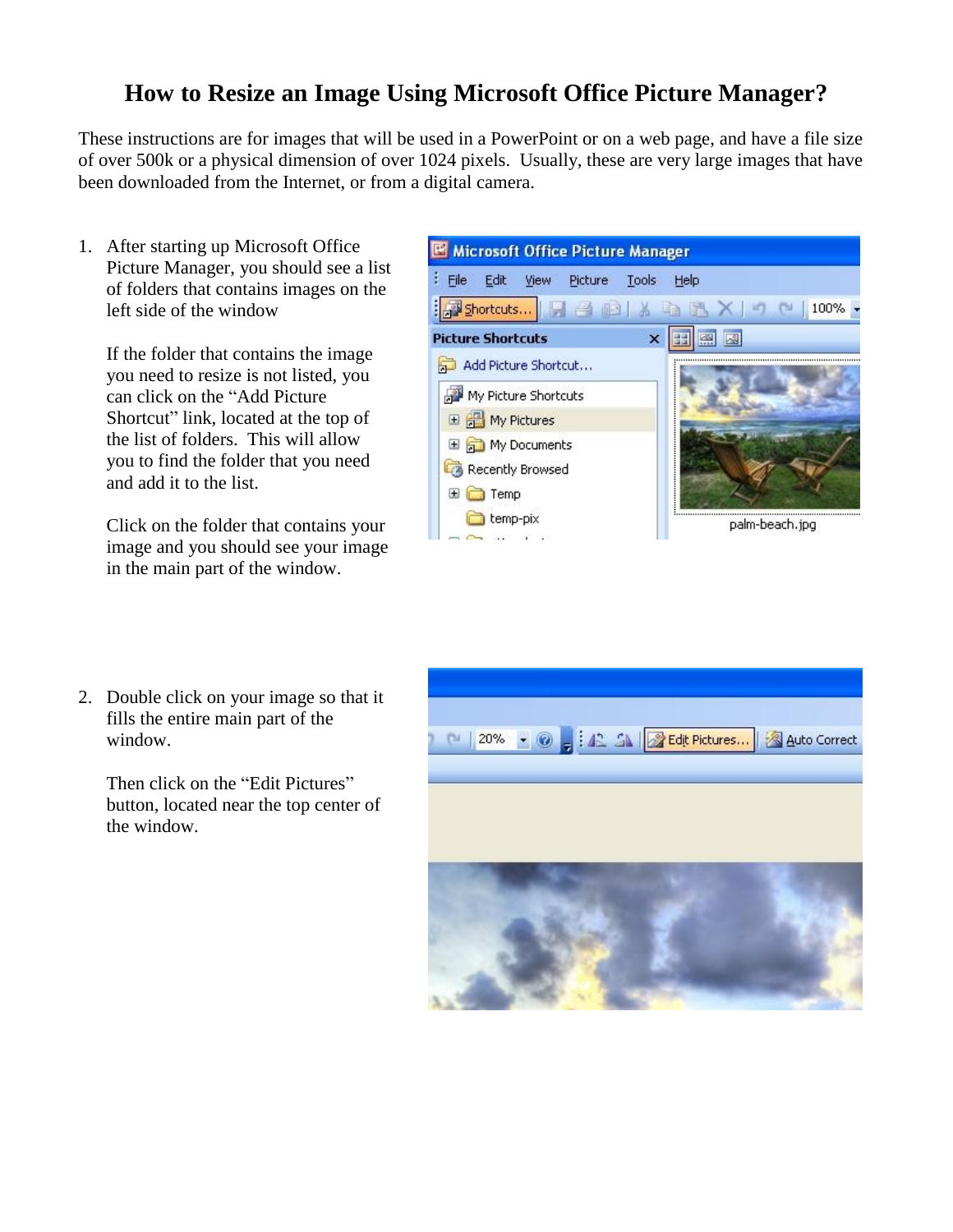3. Along the right side of the window, about half way down, click on the "Resize" link.



4. Along the right side of the window, type the new width for your image in the width box. As you type, you will notice that the program will calculate the proportionally correct height for your image and display this information further down the page.

Click on the "OK" button after you have entered the new dimensions.

If you are resizing your image to be posted on a web page, you can type 600 for the width.

If you are resizing your image to be inserted into a PowerPoint, you can type 800 for the width.

Depending on how the image is encoded, an image of 800 pixels for one of its dimension may fill up the entire PowerPoint slide, or it may not. If it does not, you should be able to enlarge the image from within PowerPoint without degrading the quality of the image.